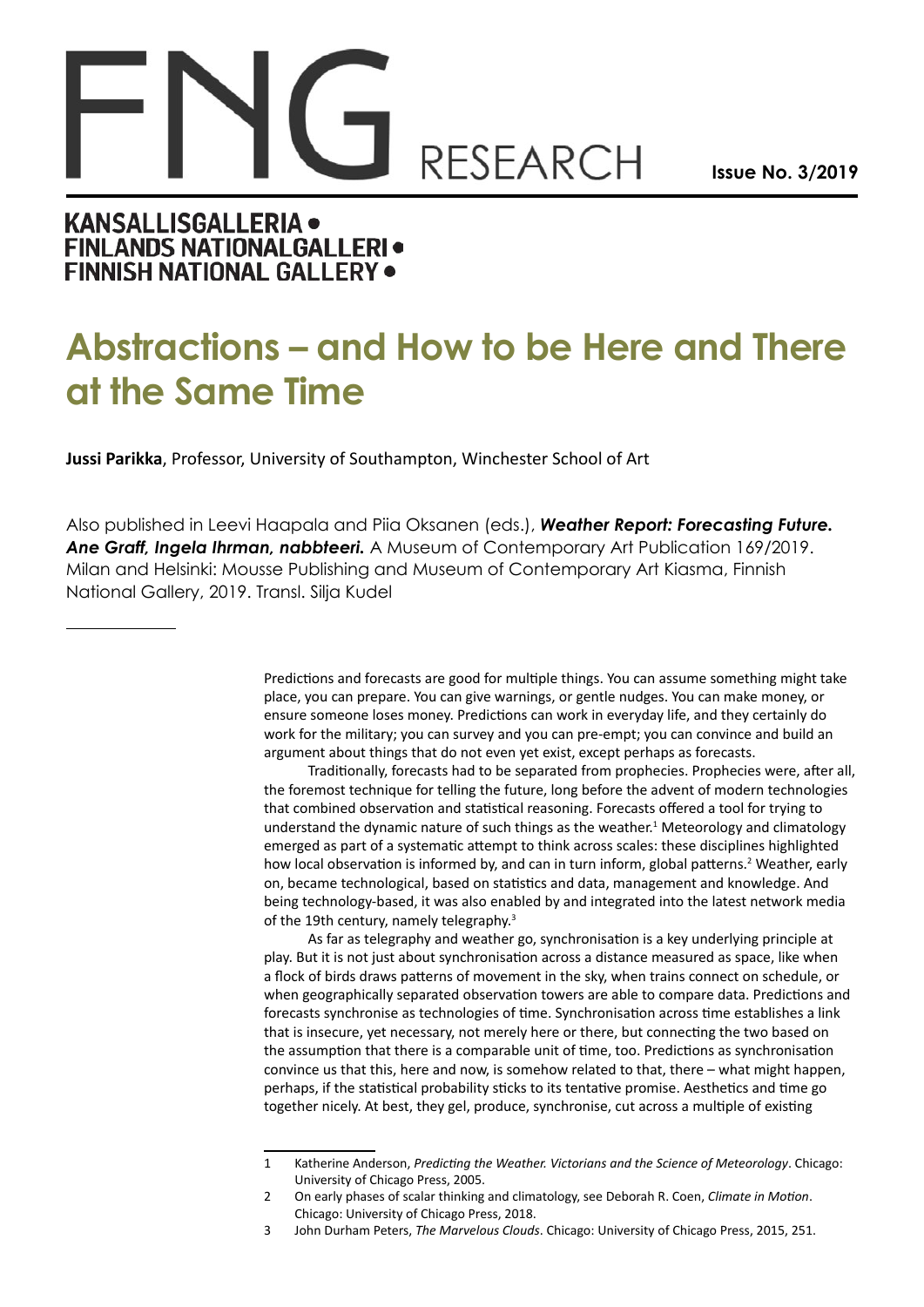*--- FNG Research Issue No. 3/2019. Publisher: Finnish National Gallery, Kaivokatu 2, FI-00100 Helsinki, FINLAND.* © All rights reserved by the author and the publisher. Originally published in **<https://research.fng.fi>** 



**The environs of the Nordic Pavilion in Venice, showing** *Dead Hedge* **(centre), part of the installation**  *Ethnographies of a homespun spinelessness cult and other neighbourly relations***, 2019, by nabbteeri at Venice Biennale**

Photo: Finnish National Gallery / Pirje Mykkänen

registers, enforce decay and produce qualitative leaps. An invented new threshold of time is like a form of seeing, a fresh form of experiencing, a way of stepping outside one's own body. Both, also, are speculative.

Everyone who has dealt with weather knows it may or may not happen. It is habitual in the fundamental sense that it connects with the body and its expectations, while also having to acknowledge that it is not only experience that determines what actually happens.<sup>4</sup> We engage in the business of forecasting and expectations, the back and forth of checking the window and cross-checking the weather report to see whether or not to pack an umbrella.

The harmless little details of this everyday habit obviously do not match up well with the other scale of climate and reports speaking of longer-term futures. Or, in other words, only a fool would mistake the perception of weather with what is the more abstract largescale reality of planetary transformation. Climate refers to these patterns over a long stretch of time – a 30-year period is often the standard unit of measure. It then becomes a matter of long-term durations, of possible futures, of massive scales of interaction of measurements: temperature, precipitation, pressure, wind, humidity.<sup>5</sup> And these different scales of measurement are also injected into a different perspective on the human. Hence, it is not foolish to consider what forms of perception, experience and time are enfolded in climate and weather: a different time, a different rhythm. In cultural theorist Claire Colebrook's words: 'As long as we think of climate in its traditional sense – as our specific milieu – we will perhaps

<sup>4</sup> See Wendy Chun's analysis of habit, in Wendy Hui Kyong Chun, *Updating to Remain the Same. Habitual New Media*. Cambridge, MA: The MIT Press, 2016, 55.

<sup>5</sup> 'Climate' in IPCC, 2013: Annex III: Glossary [Planton, S. (ed.)]. In *Climate Change 2013: The Physical Science Basis*. *Contribution of Working Group I to the Fifth Assessment Report of the Intergovernmental Panel on Climate Change* [Stocker, T.F., D. Qin, G.-K. Plattner, M. Tignor, S.K. Allen, J. Boschung, A. Nauels, Y. Xia, V. Bex and P.M. Midgley (eds.)].Cambridge, United Kingdom and New York, NY, USA: Cambridge University Press.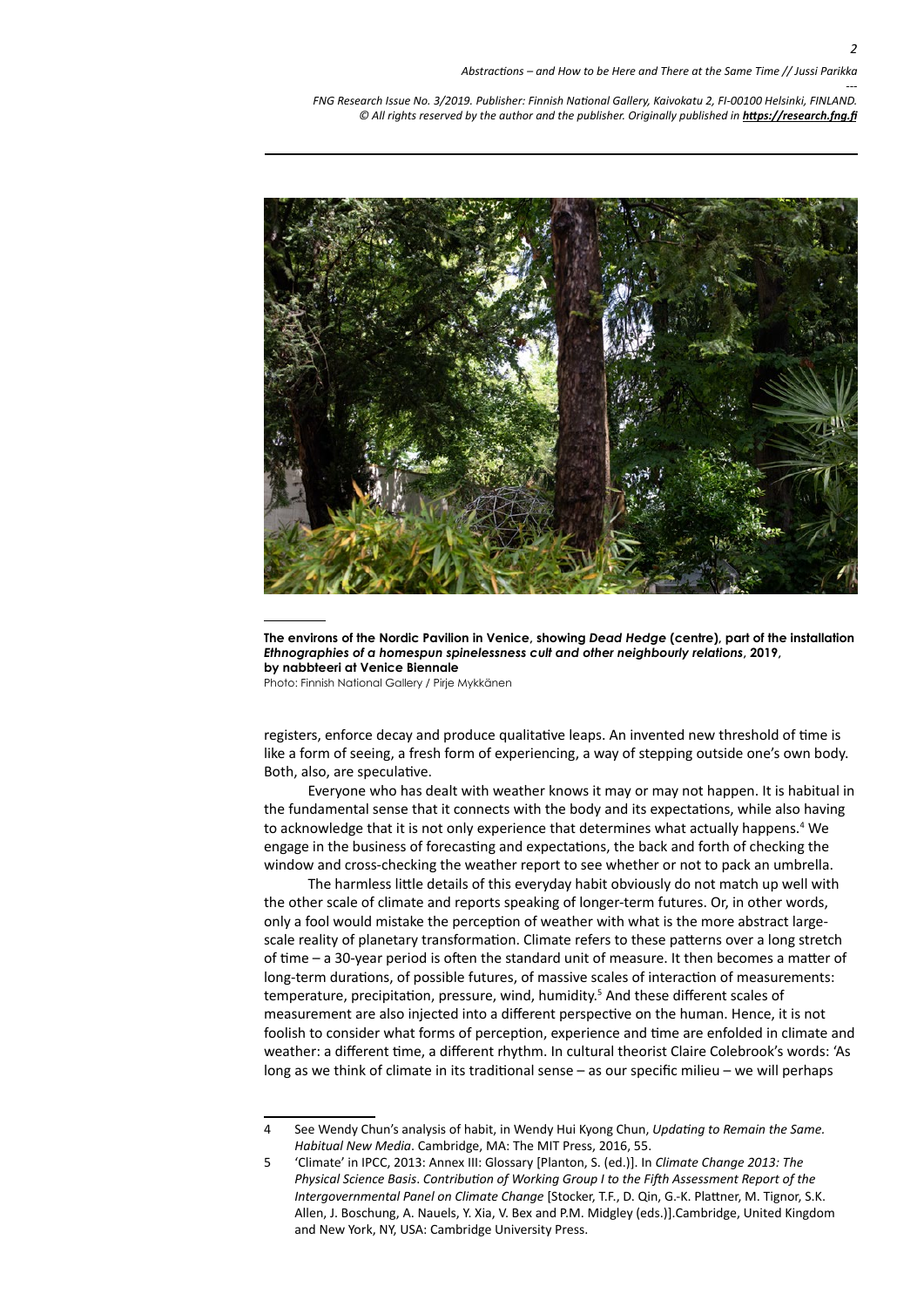*---*

*3*

*FNG Research Issue No. 3/2019. Publisher: Finnish National Gallery, Kaivokatu 2, FI-00100 Helsinki, FINLAND.* © All rights reserved by the author and the publisher. Originally published in **<https://research.fng.fi>** 

lose sight of climate change, or the degree to which human life is now implicated in timelines and rhythms beyond that of its own borders.'6

Much as the weather is not merely a professional concern for weather reporters or meteorologists, climate is not solely the concern of climatologists and other specialists dealing with the masses of data that are processed, modelled, statistically interpreted and presented to policy-makers. Climate becomes, as is obvious by now, one of those areas of concern that becomes a topic for science and engineering, humanities and contemporary art practice. But besides this truism underscoring its importance, it injects a whole range of specific parameters into our work. Questions of humidity and wind become part of humanities, issues of temperature or rain feature in artistic practice. Things biochemical, geophysical, or atmospheric form a crucial context for understanding contemporary situations in politics and aesthetics in ways that act as a passage to other times, other species, and, if we are lucky, an inroad into a different ethics.

Images such as scientific models and simulations are sorts of cosmograms for our times, helping us to address the material manifestations of how we understand large-scale entities, such as the universe (not a modest feat). Of course, these entry points to the largescale are themselves rather concrete things, too, as John Tresch articulates: 'maps, diagrams, buildings, calendars, poems, encyclopaedias' that act as 'performative assertions, entries into debates, points of reference for further elaboration'.<sup>7</sup> Cosmograms can also be visual, even artistic tools; they are material, and yet they can speak across scales, synchronising separate events and phenomena into a quasi-argument, even. This is what I try to tell you, they say with a whisper or a low-frequency roar.

Part of our job is to invent cosmograms that are sufficiently complex to address possible futures. Some of them are synchronised with an eye and an ear towards a different time. There is a futurism packed into this context but futures are a different set than in traditional art and cultural contexts. This future arrives as climate models, it arrives as reports, an administrative category of information, convincing, yet establishing more than the greyness of bureaucracy that performs itself. If we 'cannot absolve ourselves selectively of the past'8 the ensuing question would be how to stick with futures in a similar way that insist their force is felt now, whether they arrive as fictional imaginaries or scientific-based reports. The issue and the challenge is not to absolve oneself selectively of the future.

The recent Intergovernmental Panel on Climate Change (IPCC) report 'Special Report on Global Warming of  $1.5 \text{ °C}$  (SR15)<sup> $\text{'}\text{9}$ </sup> makes a clear case for particular forms of a future that are now, to say the least, imminent. This is the report that made headlines again. It warned that the next 12 years are the crucial period for governments and intergovernmental organisations to make drastic changes across the board, from infrastructure and industry to personal habits and values, in order to curb global warming to 'only' 1.5 degrees Celsius instead of 2 degrees and counting (by way of escalating based on radical feedback loops). Some evidence points towards a trajectory of even four or five degree warming by the end of the century.

The IPCC's style of reporting its findings is premised on a particular methodology of confidently making statements about the causalities of various proxies deemed to be relevant and how this affects our stance towards the future. So, for example, this part of the Policymaker's summary of the report is flagged as 'high confidence' and 'medium confidence' based on the particular points of analysis: 'Warming from anthropogenic emissions from the pre-industrial period to the present will persist for centuries to millennia and will continue to cause further long-term changes in the climate system, such as sea-level rise, with associated

<sup>6</sup> Claire Colebrook, 'A globe of one's own: In praise of the flat earth.' *SubStance* volume 41, issue 127, 2012, 36.

<sup>7</sup> John Tresch, 'Cosmologies Materialized: History of Science and History of Ideas.' In Darrin M. McMaho and Samuel Moyn (eds.), *Rethinking Modern European Intellectual History*. Oxford and New York: Oxford University Press, 2014, 163.

<sup>8</sup> James Williams, *Gilles Deleuze's philosophy of time: A critical introduction and guide*. Edinburgh: Edinburgh University Press, 2011, 18.

<sup>9</sup> <http://www.ipcc.ch/> (Accessed 13 November 2018).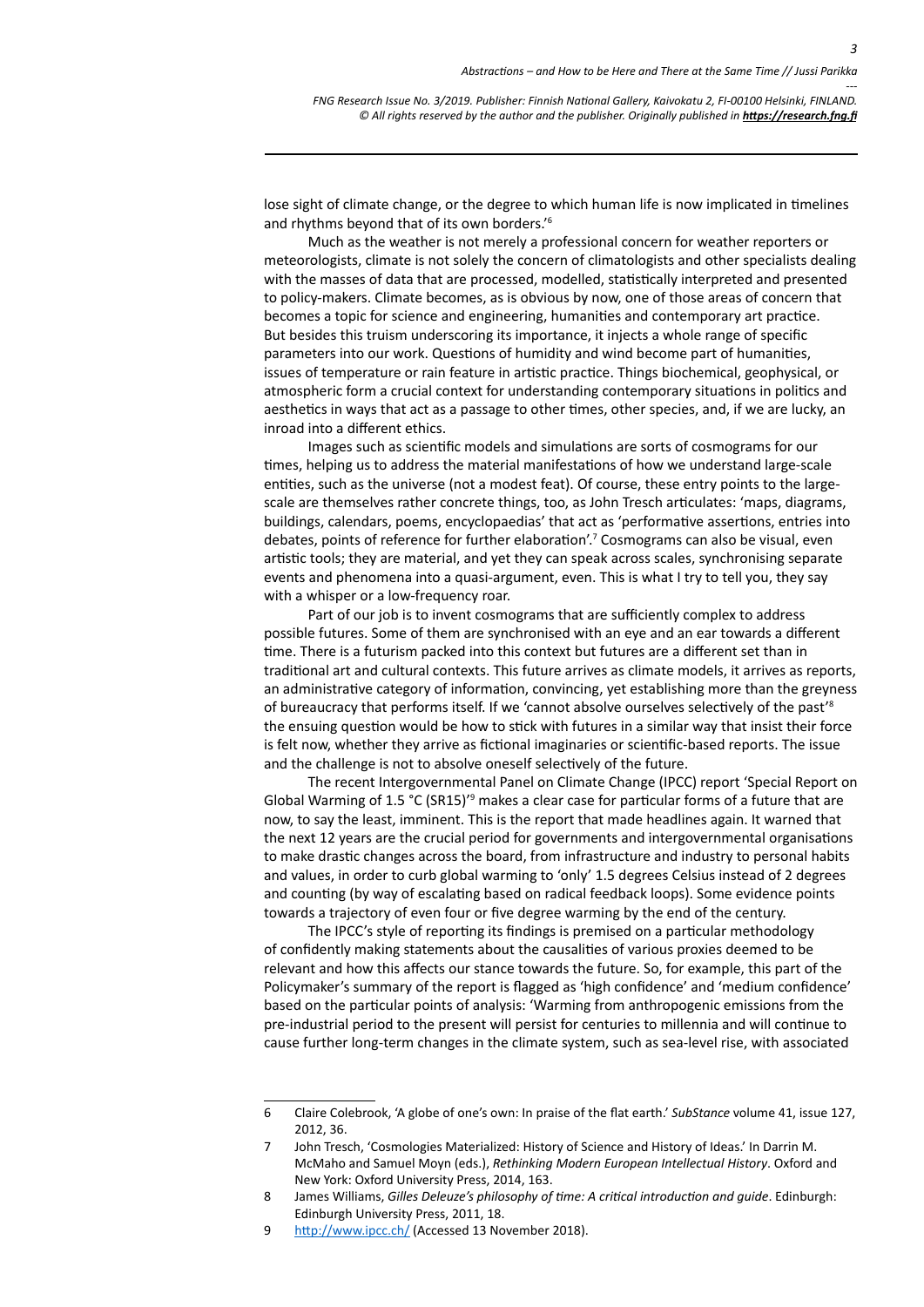*--- FNG Research Issue No. 3/2019. Publisher: Finnish National Gallery, Kaivokatu 2, FI-00100 Helsinki, FINLAND.* © All rights reserved by the author and the publisher. Originally published in **<https://research.fng.fi>** 



*Gingerbread House* **(detail), from the installation** *Ethnographies of a homespun spinelessness cult and other neighbourly relations***, 2019, nabbteeri, in the Nordic Pavilion, Venice Biennale, 2019** Photo: Finnish National Gallery / Pirje Mykkänen

impacts (high confidence), but these emissions alone are unlikely to cause global warming of 1.5°C (medium confidence).'

The report lists a meticulously researched web of statements and their weighting based on levels of confidence that become like a rhetorical roadmap in terms of the various possible routes to the future, and their possible causalities that follow from observation of past trends. Furthermore, the IPCC report is also a good reminder of the stakes in forecasting futures based on the various intersections of this particular temporal forecasting. 'Climate-related risks for natural and human systems are higher for global warming of 1.5°C than at present, but lower than at 2°C (high confidence). These risks depend on the magnitude and rate of warming, geographic location, levels of development and vulnerability, and on the choices and implementation of adaptation and mitigation options (high confidence).'

The forecast marked 'high confidence' translates as the longer discussed point made in humanities and social sciences about the uneven distribution of the risks and effects of climate change. What is interesting is how the future comes very near; science fiction versions of radically and involuntarily transformed lifestyles are not a distant future, but one happening in the next 10–20 years, with accumulating impact. The salient issue is not only when, but where does the future arrive faster than you thought. This future 'there' becomes this happening 'here', or in most cases, that event 'there', where the geographical link between radical effects of climate change and global poverty need to be clearly understood. The seemingly clinical language of dealing with the distribution of certainties also needs to be connected to the politics of 'environmentalism of the poor'10 and the patterns of waste that define global culture: there's the chemical waste, and then there's the human waste (or life and labour treated as waste).<sup>11</sup>

<sup>10</sup> Rob Nixon, *Slow Violence and the Environmentalism of the Poor*. Cambridge, MA: Harvard University Press, 2011.

<sup>11</sup> Sean Cubitt, 'Integral Waste.' In *Theory, Culture & Society* volume 32, issue 4, 2015, 133–45.